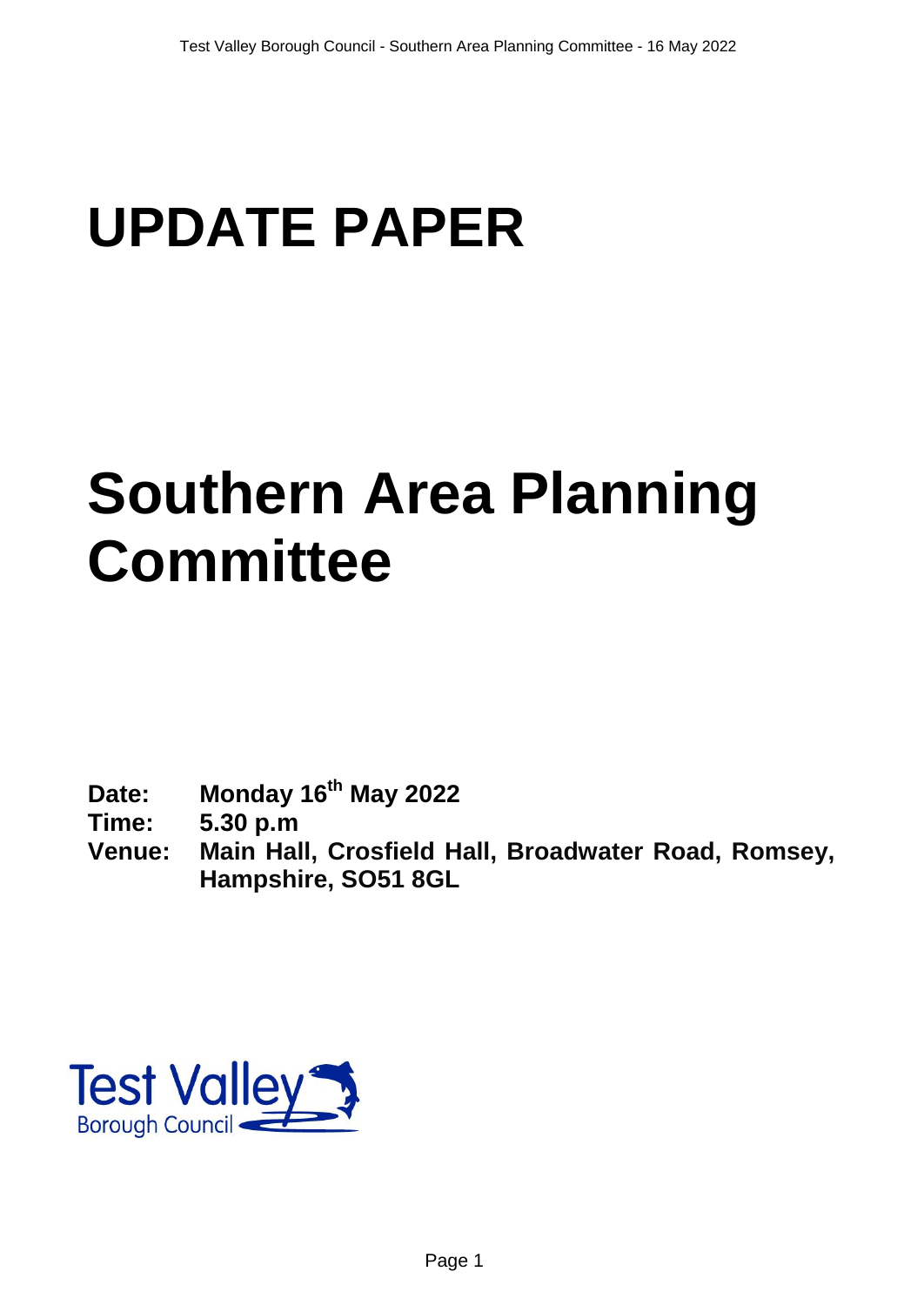## **Southern Area Planning Committee – 16th May 2022 Update Paper**

The purpose of the report is to provide information on planning applications which has been received since the agenda was printed.

Report of Head of Planning

#### **1. Background**

1.1 Reports on planning applications are prepared for printing on the agenda some 10 days before the date of the Committee meeting but information and representations received after that time are relevant to the decision. This paper contains such information which was received before 10.00am on the date of the meeting. Any information received after that time is reported verbally.

## **2. Issues**

2.1 Information and representations are summarized but the full text is available on the relevant file should Members require more details. The paper may contain an officer comment on the additional information, amended recommendations and amended and/or additional conditions.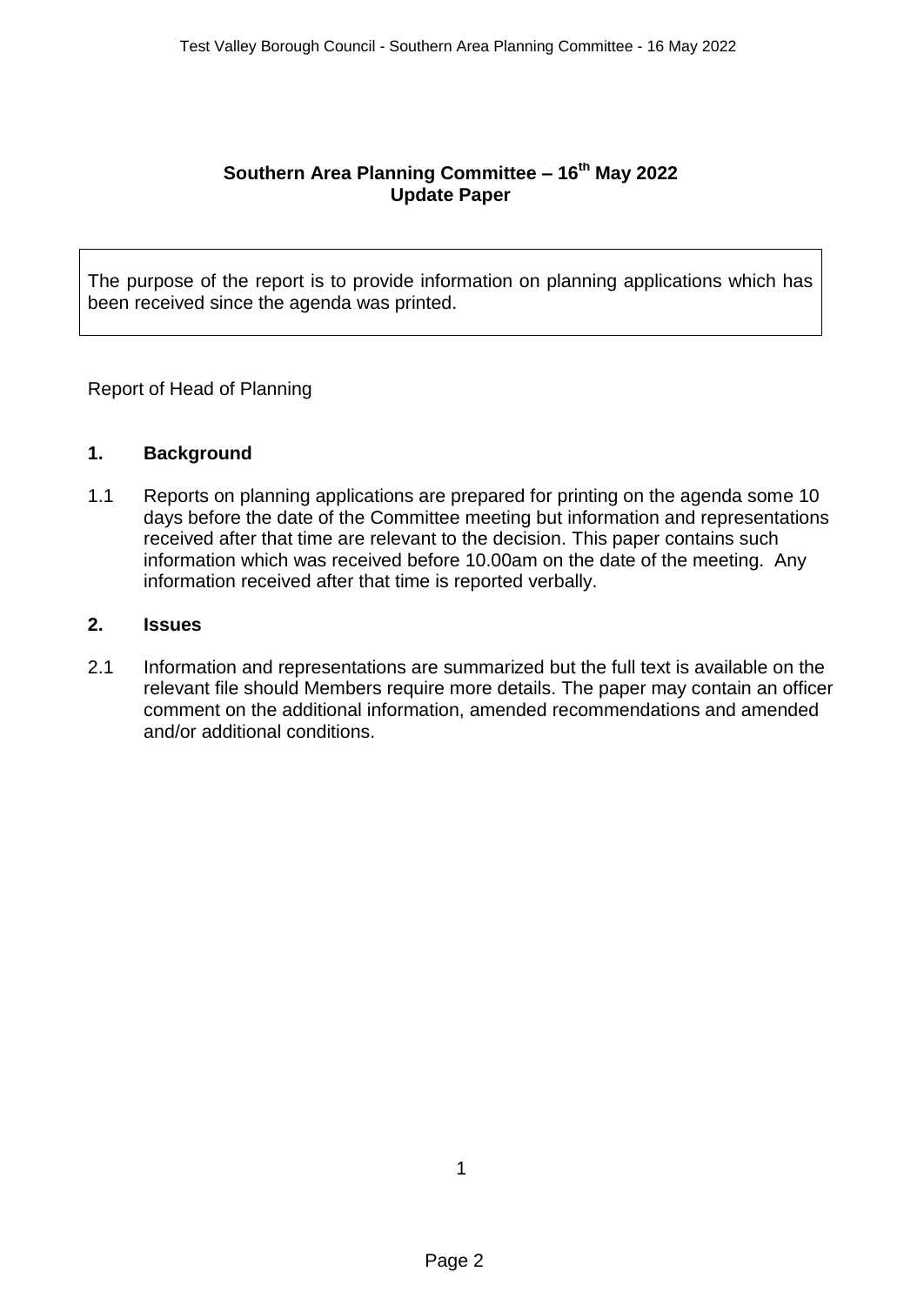**8. 22/00451/FULLS (PERMISSION) 21.02.2022 23 - 32** SITE: High Pines, Heatherlands Road, Chilworth, SO16 7JB, **CHILWORTH**

**CASE OFFICER:** Mr Nathan Glasgow